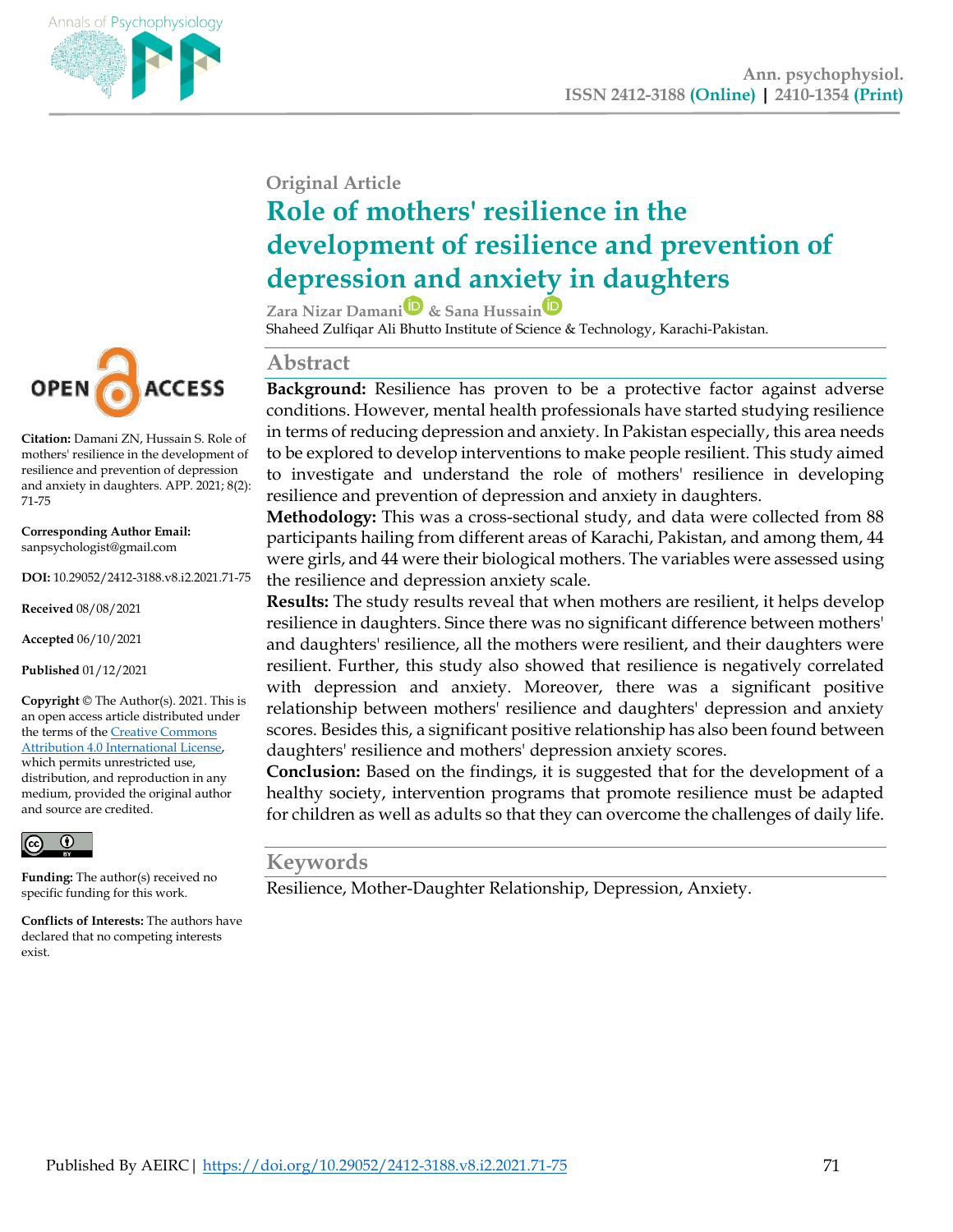

## **Introduction**

Depression and anxiety are the most common disorders found among all regions of the world. These disorders are significant to consider due to their economic and social consequences. By 2030, Pakistan will be the fifth most populated country; therefore, there is a need to develop a strong aid policy on dealing with depression and anxiety disorders. The prevalence of depression and anxiety disorders is higher in Pakistan, with higher numbers among rural population than to urban. Similar to other countries, women in Pakistan have higher rates of illness than men<sup>1</sup>. Mental-health-related illnesses are increasing day by day. Children go through many changes, socially, physically, and mentally. To understand this issue, many scholars and public health workers have identified the need for interventions that promote and develop resilience in the early stages of childhood.

Resilience is a learned behavior, and if properly addressed according to the age, gender, and population being targeted, it results in greater preventive effects2. A resilient person will survive despite having high levels of emotional and physical stress and having severe adversities in life. Resilience can be stated as individual characteristics that indicate a successful functioning in fulfilling social norms and personal responsibilities3. Predictors of resilience are the child's competence, parenting styles, and bond with caregivers. Mother-daughter relationship connection plays a vital role in increasing resilience4. In addition, there is a significant relationship between maternal responsiveness and family communication in adopting positive coping behaviors in children5. Further, the acceptance-involvement parenting style significantly contributes to the development of resilience6. Moreover, parent-child communication influences the child's

emotional wellbeing and emotional functioning<sup>7</sup>.

No such study has been done to identify this phenomenon in the Pakistani context. Therefore, this study aims to examine the role of mothers' resilience in developing resilience and prevention of depression and anxiety in daughters.

# **Methodology**

It is a cross-sectional, correlational study, in which the participants were recruited through purposive sampling and snowball sampling. They were approached through social media platforms. Only those participants were selected who fulfilled the criteria (i.e., mothers between the ages of 30- 40 years with their firstborn biological daughters between 13-19 years, and both mother and daughters understood the English language). After getting verbal consent from the participants, they were called to a community gathering/social gathering. Before conducting the study, participants were requested to fill a consent form. They were assured that their identities would remain anonymous, and data gathered from the questionnaire will be used only for research purposes.

Along with this, ethical approval was also taken from the board of advanced studies and doctoral research committee of SZABIST, Karachi. In total, 100 (50 daughters and 50 mothers) were approached to fill the questionnaire and out of which 88 (44 mothers and 44 daughters) agreed to be part of the study. Participants were asked to fill a consent form, demographic form, Resilience scale8, Depression Anxiety Scale (DAS)9. All the scales were in the English language, and all the participants understood this language. After collecting the data, as a token of thanks, a session was conducted for the participants to teach them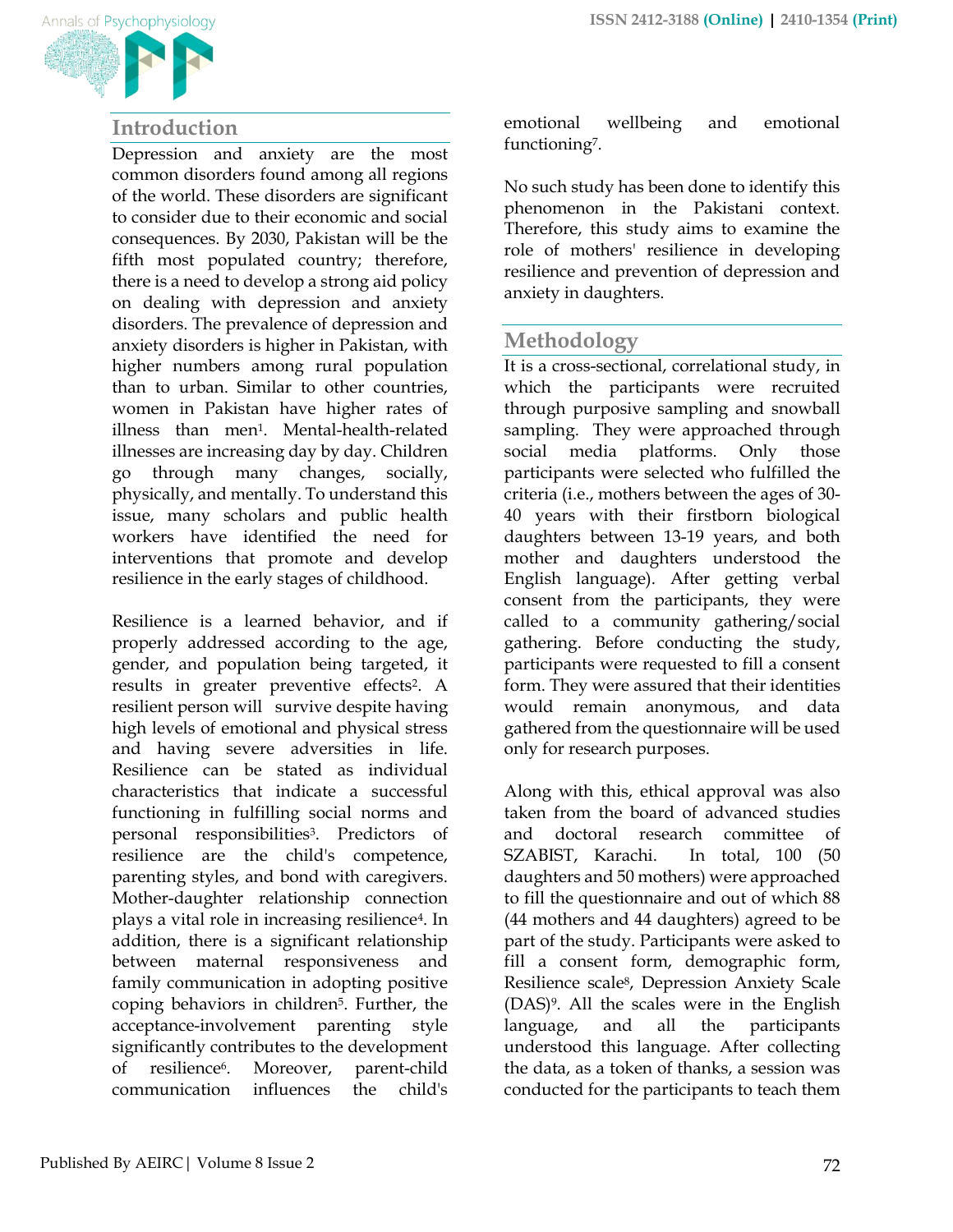

some coping strategies to overcome daily life stressors. Results were analyzed through SPSS version 20.0. To calculate reliabilities of the scales, Cronbach alpha was used. The correlation was applied to find out the relationship between different variables and to identify the differences independent t-test was administered.

#### **Result**

The result shows that both the scales are having high reliability. The depression, anxiety scale (DAS) has 0.94, and resilience has a 0.89 reliability coefficient.

#### **Table 1: Alpha reliability of the resilience and depression anxiety scales**

| <b>Scales</b> | No. of Items | Alpha Reliability |  |
|---------------|--------------|-------------------|--|
| Resilience    |              | 0.89              |  |
| <b>DAS</b>    |              | 0.94              |  |

DAS-depression, anxiety scale.

The result shows a significant positive relation  $(r=0.465; p<0.05)$  between mothers' and daughters' resilience. Moreover, it shows a significant positive relation(r=0.516; p<0.01) between daughters' resilience and mothers' depression and anxiety levels. Further, there is a significant positive relationship (r=0.462; p<0.01) between mothers' resilience and daughters' depression and anxiety results. Moreover, a significant negative correlation (r=-0.538; p<0.05) can be seen between mothers and daughters' levels of depression and anxiety. Furthermore, the result shows that there is a significant negative correlation ( $r=-0.162$ ;  $p<0.05$ ) between mothers resilience and mothers DAS. Similarly, a significant negative correlation ( $r=0.642$ ;  $p<0.05$ ) can be seen on the table between daughters' resilience and daughters DAS scores.

#### **Table 2: Pearson correlation between mother's daughter's resilience and mother, daughter's depression, anxiety scale.**

| <b>Measures</b>  | <b>Mothers</b> | <b>Mothers</b> | Daughters  | <b>Daughters</b> |
|------------------|----------------|----------------|------------|------------------|
|                  | Resilience     | <b>DAS</b>     | Resilience | <b>DAS</b>       |
| <b>Mothers</b>   |                | $-0.162**$     | $0.465**$  | $0.462**$        |
| Resilience       |                |                |            |                  |
| <b>Mothers</b>   |                |                | $0.516**$  | $-0.538**$       |
| <b>DAS</b>       |                |                |            |                  |
| <b>Daughters</b> |                |                |            | $-0.642**$       |
| Resilience       |                |                |            |                  |
| <b>Daughters</b> |                |                |            |                  |
| <b>DAS</b>       |                |                |            |                  |

DAS-depression, anxiety scale.

\*\*Correlation is significant at the 0.01 level

The result shows the mean difference between mother and daughter scores on resilience and DAS. It shows no difference between mother and daughters' scores on both the variables tested in the current study ( $p > 0.05$ ).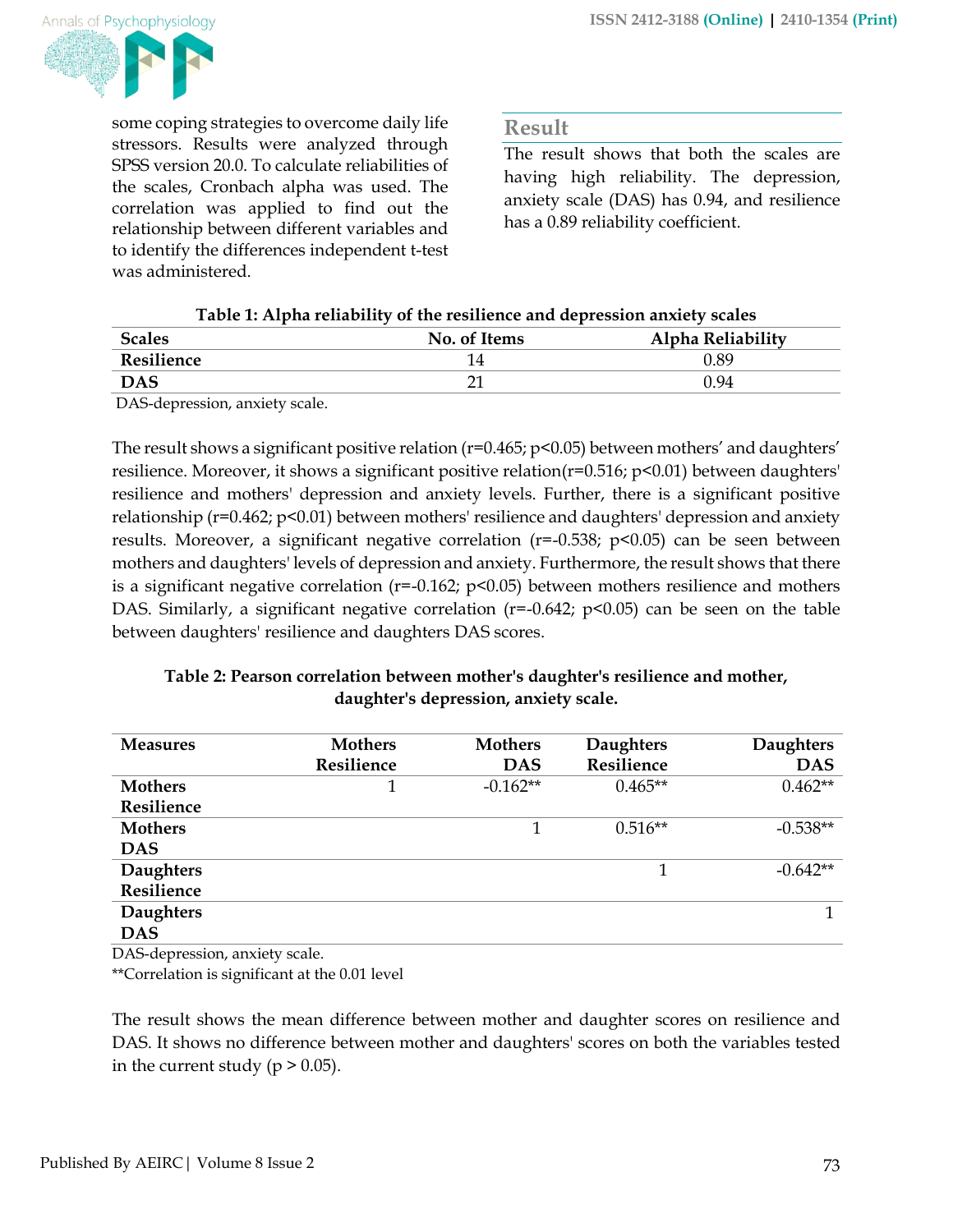

| Variables                                                                                                                                                                                                                                        | Mothers $(n=44)$<br>Daughters $(n=44)$<br><b>Mean±SD</b> |                | $95\%$ CI          | t-values |
|--------------------------------------------------------------------------------------------------------------------------------------------------------------------------------------------------------------------------------------------------|----------------------------------------------------------|----------------|--------------------|----------|
| Resilience                                                                                                                                                                                                                                       | $81.81 + 12.6$                                           | $83.02 + 9.94$ | $(-3.626 - 6.035)$ | .496     |
| <b>DAS</b>                                                                                                                                                                                                                                       | 16.95+14.16                                              | 15.20+10.13    | $(-6.976 - 3.476)$ | -.667    |
| $\mathbf{D} \mathbf{A} \mathbf{C}$ , $\mathbf{I}$ is a set of the set of the set of the set of the set of the set of the set of the set of the set of the set of the set of the set of the set of the set of the set of the set of the set of th |                                                          |                |                    |          |

| Table 3: Difference in the mean DAS and resilience among mothers and daughters. |  |  |  |
|---------------------------------------------------------------------------------|--|--|--|

DAS-depression, anxiety scale.

#### **Discussion**

The main objective of the present study was to identify the role of mothers' resilience in developing resilience and preventing depression and anxiety in daughters. The present study's finding suggests that resilience plays a significant role in reducing depression and anxiety among mothers and daughters. In this study, there is a significant negative correlation found between the depression and anxiety of mothers and daughters with their resilience, which proves that resilient factors decrease the scores of anxieties and depression in an individual and promotes wellbeing. Recently, a study on footballers suggested that resilience was a protective factor against anxiety and stress. High resilience and low anxiety traits were found to be protective factors to improve mental wellbeing<sup>10</sup>. It can be said that resilience impacts on improving mental wellbeing and reducing depression and anxiety in an individual.

In Pakistani culture, it is usually said that a girl's first best friend is her mother. The bond they share includes all the other relationships, such as friends, caregivers, secret keepers. Mothers usually transmit their behaviors and beliefs to their children. Whether it is good or bad, they endorse attitudes in them and influence their actions11. The present study also showed that daughters' resilience positively correlated with mother's anxiety and depression.

Mothers and daughters provide a robust support system to each other, especially in Pakistani culture. The quality of the relationship between mothers and daughters determines the later development of the daughter. The current study shows a positive correlation between mothers' and daughters' resilience. Moreover, there was no difference between mother and daughters' resilience which shows if mothers are resilient, then daughters can also be resilient. This finding shows the importance of a mother's role in the emotional development of their daughters. On the basis of this finding, we can say that if we work on a mother's resilience, we can make daughters resilient. The connection with mothers provides a safe space for children, especially daughters, to internalize a positive attitude and overcome adversities.

Moreover, the current study also suggests that when mothers get depressed, daughters become resilient. When daughters show depressive or anxiety symptoms, mothers tend to get resilient to deal with the situation. There was a positive correlation found between daughters' depression, anxiety score and mother's resilience. Moreover, a significant positive correlation was also found between mothers' resilience and daughters' depression and anxiety scores. Therefore, current study's finding suggest that resilience plays a significant role in dealing with stressful life events and that if we can develop interventions to promote resilience, we can make our society healthy and sound.

The small sample size is one of the limitations of this study, but this study will